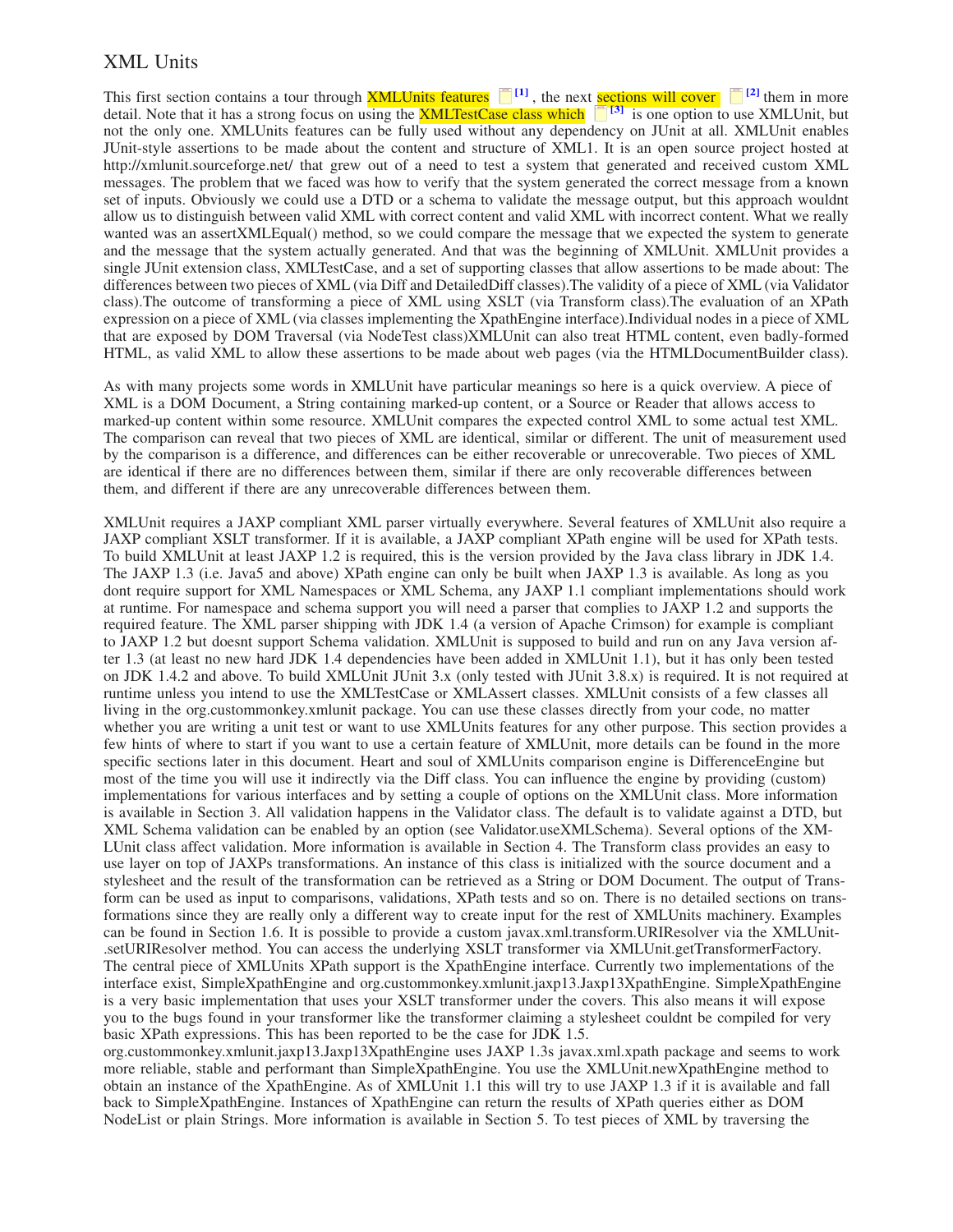DOM tree you use the NodeTester class. Each DOM Node will be passed to a NodeTester implementation you provide. The AbstractNodeTester class is provided as a NullObject Pattern base class for implementations of your own. More information is available in Section 6. Initially XMLUnit was tightly coupled to JUnit and the recommended approach was to write unit tests by inheriting from the XMLTestCase class. XMLTestCase provides a pretty long list of assert... methods that may simplify your interaction with XMLUnits internals in many common cases. The XM-LAssert class provides the same set of assert...s as static methods. Use XMLAssert instead of XMLTestCase for your unit tests if you cant or dont want to inherit from XMLTestCase. All power of XMLUnit is available whether you use XMLTestCase and/or XMLAssert or the underlying API directly. If you are using JUnit 3.x then using the specific classes may prove to be more convenient.

If you are using a JDK 1.4 or later, your Java class library already contains the required XML parsers and XSLT transformers. Still you may want to use a different parser/transformer than the one of your JDK - in particular since the versions shipping with some JDKs are known to contain serious bugs. As described in Section 1.4 there are two main approaches to choose the XML parser of XSLT transformer: System properties and setters in the XMLUnit class. If you use system properties you have the advantage that your choice affects the whole JAXP system, whether it is used inside of XMLUnit or not. If you are using JDK 1.4 or later you may also want to review the Endorsed Standards Override Mechanism to use a different parser/transformer than the one shipping with your JDK. The second option - using the XMLUnit class - allows you to use different parsers for control and test documents, it even allows you to use different parsers for different test cases, if you really want to stretch it that far. It may also work for JDK 1.4 and above, even if you dont override the endorsed standards libraries. You can access the underlying JAXP parser by XMLUnit.newControlParser, XMLUnit.newTestParser, XMLUnit. getControlDocumentBuilderFactory, XMLUnit.getTestDocumentBuilderFactory and XMLUnit.getSAXParserFactory (used by Validator). Note that all these methods return factories or parsers that are namespace aware. The various build... methods in XMLUnit provide convenience layers for building DOM Documents using the configured parsers. You can also set the class name for the XPathFactory to use when using JAXP 1.3 by passing the class name to XMLUnit- .setXPathFactory.

At the center of XMLUnits support for comparisons is the DifferenceEngine class. In practice you rarely deal with it directly but rather use it via instances of Diff or DetailedDiff classes (see Section 3.5). The DifferenceEngine walks two trees of DOM Nodes, the control and the test tree, and compares the nodes. Whenever it detects a difference, it sends a message to a configured DifferenceListener (see Section 3.3) and asks a Comparison- Controller (see Section 3.2) whether the current comparison should be halted. In some cases the order of elements in two pieces of XML may not be significant. If this is true, the DifferenceEngine needs help to determine which Elements to compare. This is the job of an ElementQualifier (see Section 3.4). The types of differences DifferenceEngine can detect are enumerated in the DifferenceConstants interface and represented by instances of the Difference class. A Difference can be recoverable; recoverable Differences make the Diff class consider two pieces of XML similar while non-recoverable Differences render the two pieces different. The types of Differences that are currently detected are listed in Table 1 to Table 4 (the first two columns refer to the DifferenceConstants class). Note that some of the differences listed may be ignored by the DifferenceEngine if certain configuration options have been specified. See Section 3.8 for details. DifferenceEngine passes differences found around as instances of the Difference class. In addition to the type of of difference this class also holds information on the nodes that have been found to be different. The nodes are described by NodeDetail instances that encapsulate the DOM Node instance as well as the XPath expression that locates the Node inside the given piece of XML. NodeDetail also contains a ″value″ that provides more information on the actual values that have been found to be different, the concrete interpretation depends on the type of difference as can be seen in Table 5. As said in the first paragraph you wont deal with DifferenceEngine directly in most cases. In cases where Diff or DetailedDiff dont provide what you need youd create an instance of DifferenceEngine passing a ComparisonController in the constructor and invoke compare with your DOM trees to compare as well as a DifferenceListener and ElementQualifier. The listener will be called on any differences while the control method is executing.

IgnoreTextAndAttributeValuesDifferenceListener doesnt do anything in skippedComparison. It ″downgrades″ Differences of type ATTR\_VALUE, ATTR\_VALUE\_EXPLICITLY\_SPECIFIED and TEXT\_VALUE to recoverable differences. This means if instances of IgnoreTextAndAttributeValuesDifferenceListener are used together with Diff then two pieces of XML will be considered similar if they have the same basic structure. They are not considered identical, though. Note that the list of ignored differences doesnt cover all textual differences. You should configure XM-LUnit to ignore comments and whitespace and to consider CDATA sections and text nodes to be the same (see Section 3.8) in order to cover COMMENT\_- VALUE and CDATA\_VALUE as well.

Only Elements with the same name - and Namespace URI if present - qualify. In Example 3.4 this means control node 1 will be compared to test node 2. Then control node 2 will be compared to test node 3 because DifferenceEn